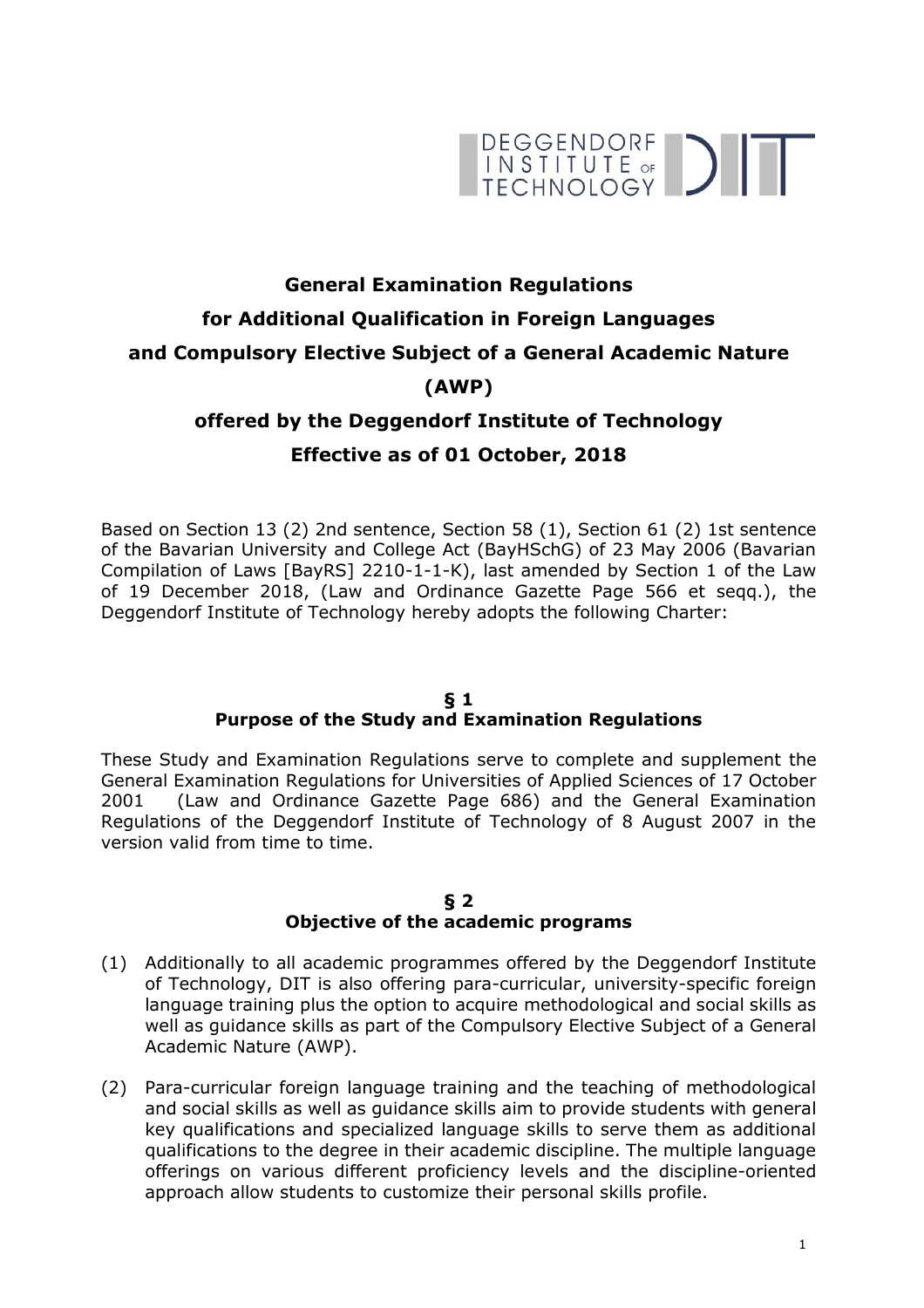#### **§ 3 Proof of language proficiency as a university admissions requirement**

- (1) Except as otherwise provided in the respective Study and Examination Regulations, foreign university applicants are required to prove that they possess adequate proficiency in the German language in the form of a language certificate.
	- Accepted language certificates:
		- TestDaF
		- **DSH**
		- telc
		- Goethe Certificate
	- In addition, the following language certificates:
		- DSP II by the Munich Institute of Languages and Interpreters
		- The German Language Diploma of the Standing Conference of the Ministers of Education and Cultural Affairs of the Länder in the Federal Republic of Germany - Second Stage - (= DSD II)
		- Goethe Institute's Minor or Major German Language Certificate or Central Advanced Language Test
		- Test certifying German language skills (PNDS)
		- German Language Examination II by SDI Munich
		- Certificate of a "Feststellungsprüfung" (Assessment Exam) administered at a preparatory college in Germany for applicants without a recognized university entry qualification as the application prerequisite for any degree program offered by universities in the Federal Republic of Germany will also be recognized as proof of language proficiency.
	- The following applicants will be exempt from the requirement of a language certificate (subject to an examination in individual cases):
		- Applicants who hold a German university entrance qualification (university entrance qualification (Abitur), university of applied sciences entrance qualification (Fachhochschulreife) or a similar qualification acquired either in Germany or at a German school abroad)
		- University applicants who have already completed a degree in German Language and Literature Studies at a German university or at a foreign university (supporting documents required)
		- Applicants who are native speakers of German hailing from Austria, Liechtenstein, South Tyrol, Switzerland, or Luxembourg
		- Holders of a "German A (Higher Level)" in the International Baccalaureate (IB)
		- Holders of a certificate attesting that they passed the Goethe Certificate B2
- (2) Applicants may also submit proof of their English language proficiency required for admission to an English-language degree program in the following form, except as otherwise provided in the respective Study and Examination Regulations:
	- If they are in possession of a domestic university entrance qualification: A certificate attesting to the holder's English language skills at level B2 of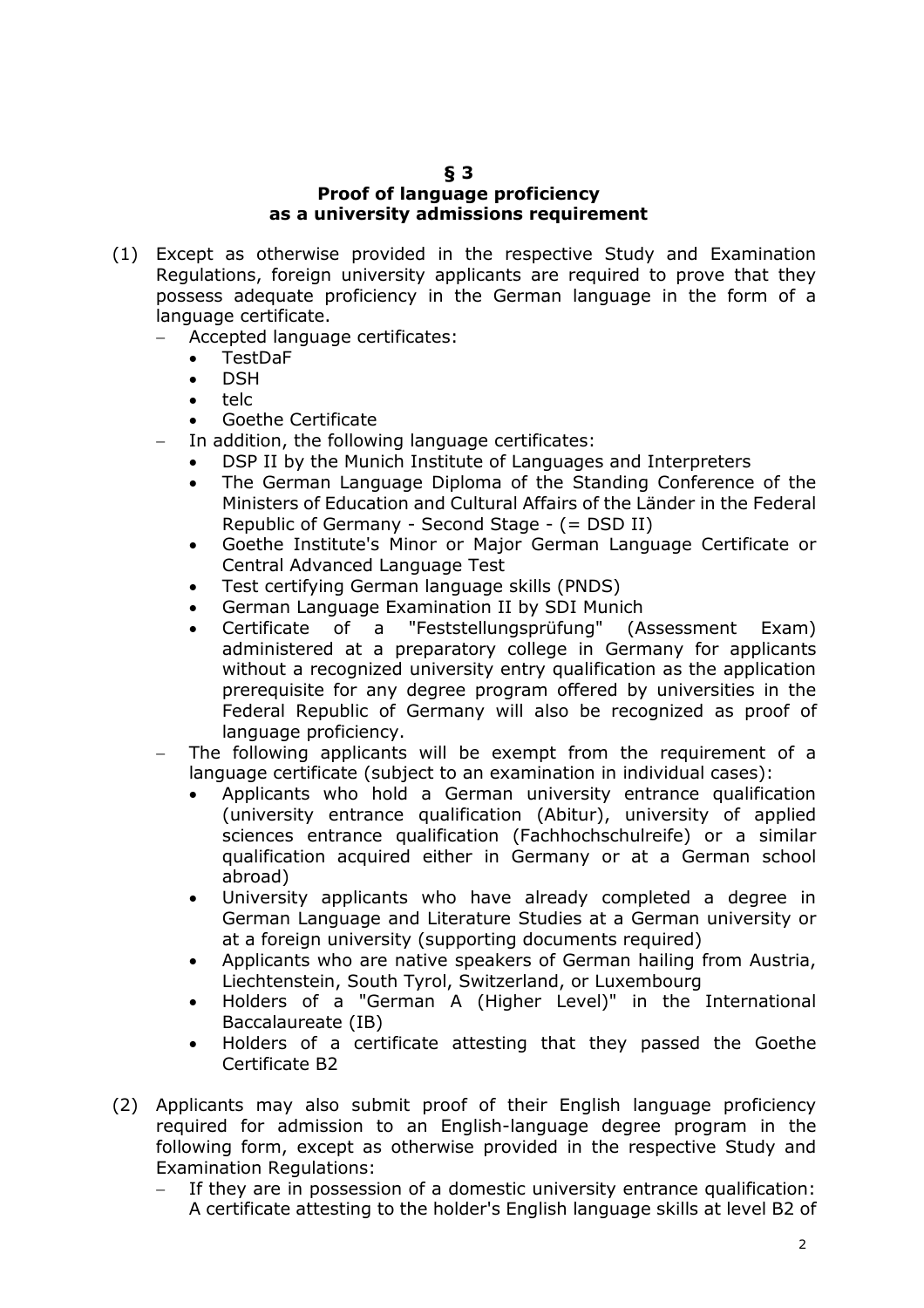the Common European Framework of Reference for Languages (CEFR). Acceptable documentary proof includes e.g. a German Abitur certificate showing that English was taken continuously until the end of Qualification Phase 1 - i.e. the 11th grade for G8 Abitur, otherwise the 12th grade and that the certificate holder graduated with at least passing grades.

- Language of instruction (e.g. in a Bachelor's degree program) to prove that English was his/her language of instruction, the applicant may use the appropriate form accompanied by the Transcript of Records or the diploma or graduation certificate.
- Accepted language certificates:
	- TOEFL: Test of English as a Foreign Language
	- TOEIC: Test of English for International Communication
	- IELTS: International English Testing System
	- TELC English
	- ESOL Cambridge University: English for Speakers of Other Languages
	- CET: College English Test
	- Pearson PTE Academic
- The following applicants will be exempt from the requirement of a language certificate (subject to an examination in individual cases):
	- Applicants who hold a German university entrance qualification (university entrance qualification (Abitur), university of applied sciences entrance qualification (Fachhochschulreife)) and who graduated in English as one of their Abitur examination subjects
	- Holders of a graduation certificate from a school in an Englishspeaking foreign country
	- Proof of having successfully completed at least one year of studies at a university in an English-speaking foreign country
	- Proof of having completed one year of a student exchange program with a school in an English-speaking foreign country
- (3) No language certificate must be more than two (2) years old.

#### **§ 4 Admission requirements for language courses**

- (1) Attendance of language courses that build on one another, with the requisite successful completion of the preceding course level. Alternatively, satisfactory evidence of the required proficiency level or the passing of an assessment test administered by a full-time instructor of that foreign language. An assessment test will be deemed passed if the grade "passed successfully" was awarded.
- (2) The Languages and Electives Centre also reserves the right to administer a language proficiency assessment test. If necessary, language proficiency may also be ascertained by an online test or by a written and/or oral assessment test administered by the instructors of the relevant foreign language, ideally in group tests at the university. The tests are usually administered at the beginning of the semester or as required, and serve exclusively the internal purpose of measuring the students' general language proficiency level, with a view to assigning them to courses that are commensurate with their proficiency level. The aim is to ensure that the students' proficiency level in the language courses is as uniform as possible, and that the lessons are as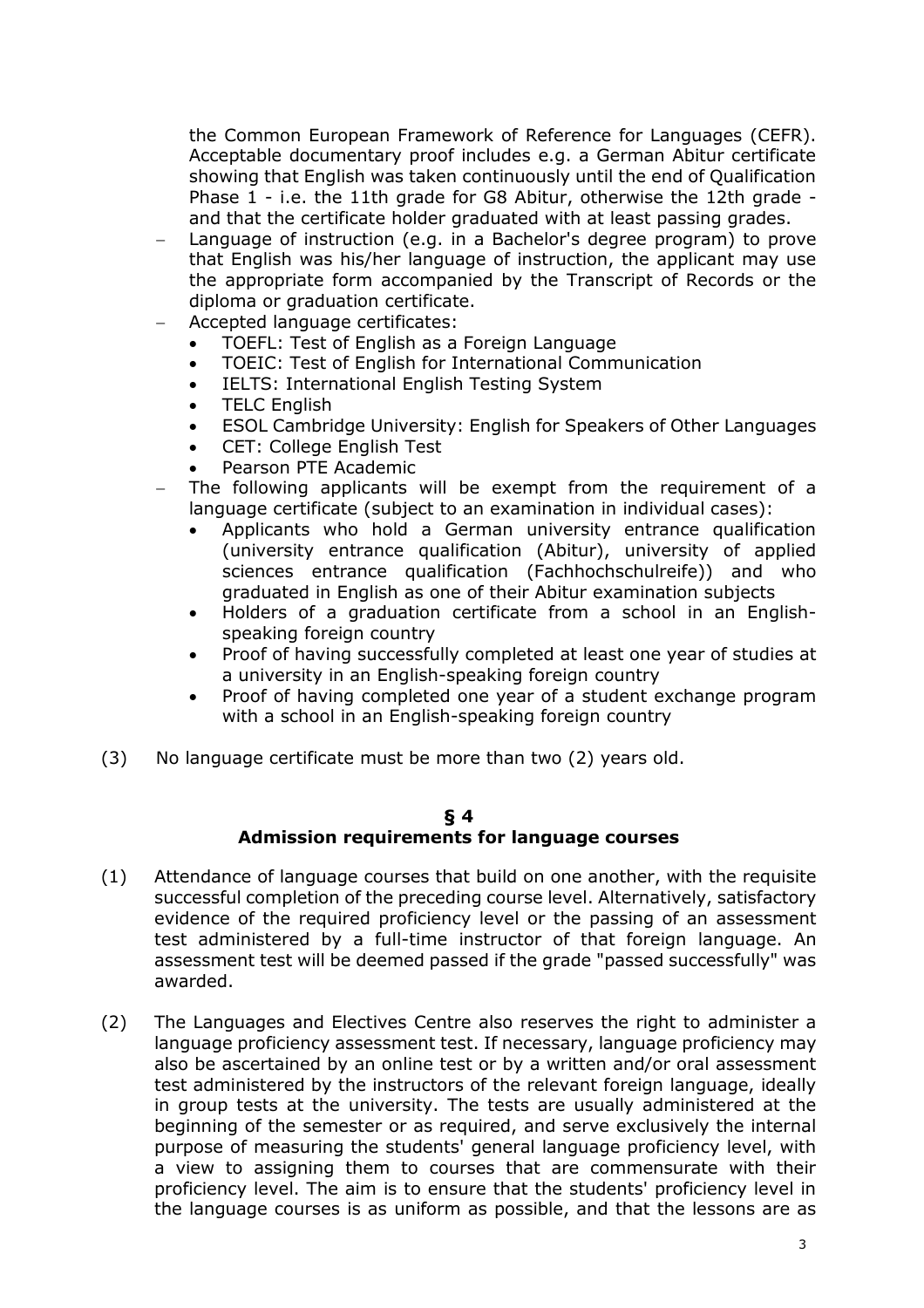effective as possible.

- (3) To be admitted to language exams, students must be enrolled at Deggendorf Institute of Technology and have attended at least 75% of the courses during the relevant semester. Compulsory attendance is documented by a sign-in sheet.
- (4) In justified cases, the Examination Commission may allow exceptions to Para. 1, and in justified exceptional cases may exempt applicants from some of the prerequisites set out in Para. 2 if evidence of an equivalent proficiency level can be provided.

## **§ 5 Course portfolio**

- (1) The Deggendorf Institute of Technology is offering language courses and nonlinguistic Compulsory Elective Subject of a General Academic Nature (AWP). The Language and Electives Centre regularly posts on a notice board and publishes on its website. These courses may also be part of the compulsory courses of a degree programme. Establishment the official exam catalogue is up to the examination board's discretion.
- (2) As a general rule, the proficiency levels A1 to C1 are offered for all languages.
- (3) However, The Language and Electives Centre is not under any obligation to actually offer all of the courses. Similarly, The Language and Electives Centre is not under any obligation to actually administer the relevant courses if the number of attendees is insufficient.

#### **§ 6 Auxiliary aids**

The Language and Electives Centre will announce the aids approved for the examination in accordance with local practice.

#### **§ 7 Recognition of examination results**

The body in charge of deciding on the recognition of examination result is the Language and Electives Examination Board or the staff of the Language and Electives Centre appointed by the board.

#### **§ 8 Examination board**

The Language and Electives Examination Board is in charge of ensuring compliance with the provisions of these Examination Regulations.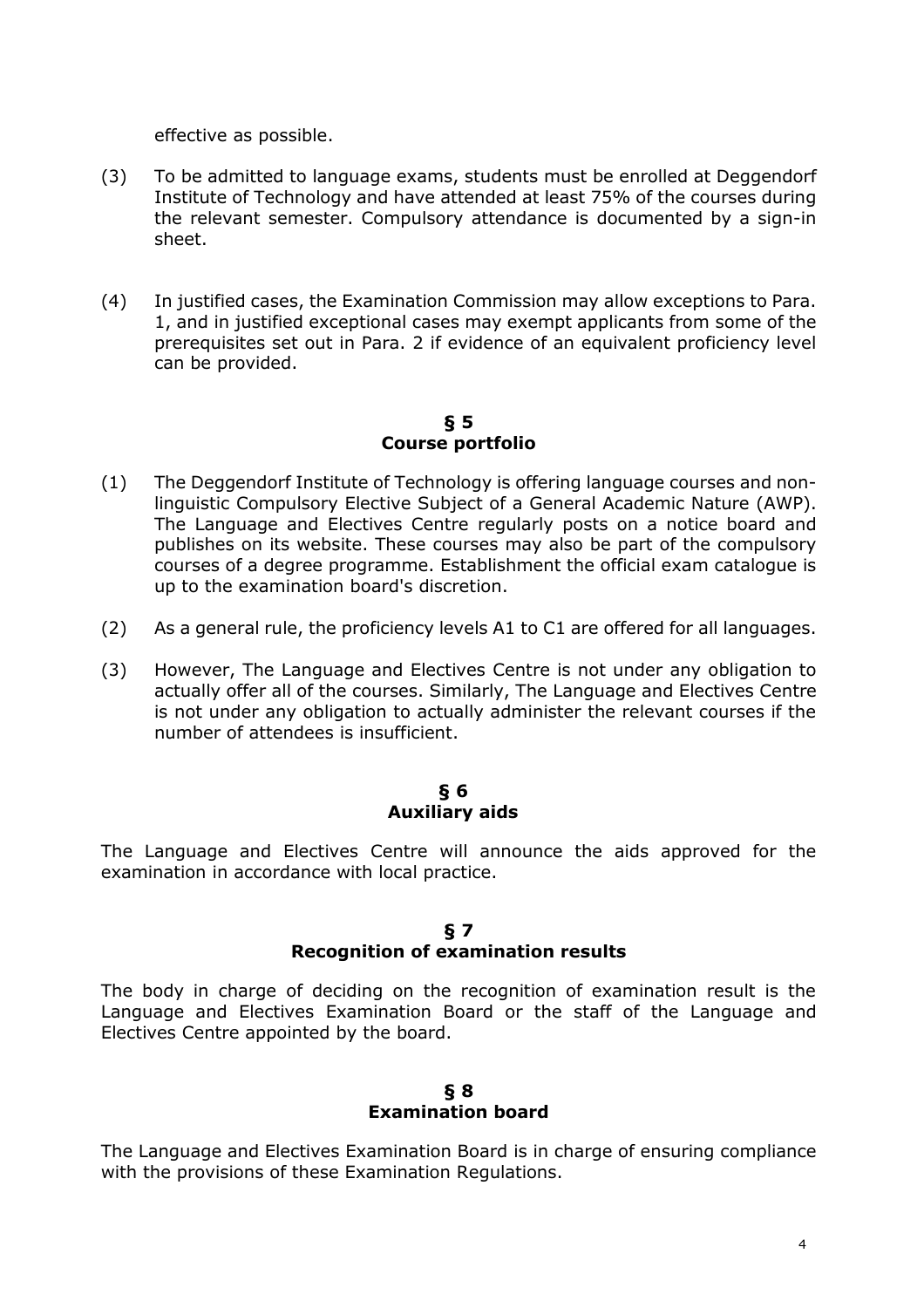## **§ 9 Implementation of examination rules**

Unless provided otherwise in the Charter, the provisions of the General Examination Regulations for Universities in Bavaria and the General Examination Regulations of Deggendorf Institute of Technology shall apply.

### **§ 10 Entry into effect**

These Examination Regulations shall take effect as of 1 October 2018 and shall apply to all students.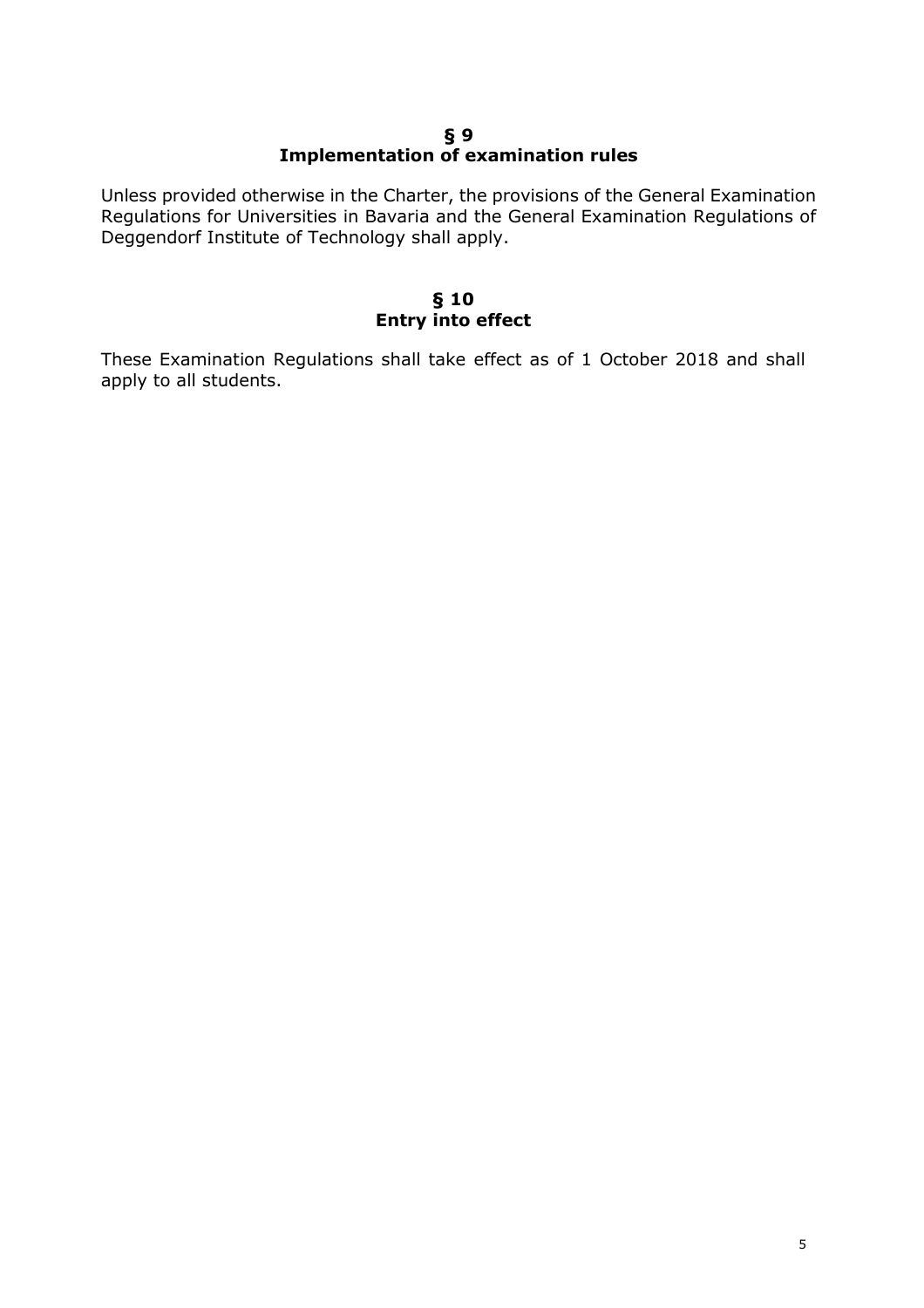## **Appendix**

## Common European Framework of Reference for Languages (CEFR)

|                                                      |                        |                       | A <sub>1</sub>                                                                                                                                                                       | А2                                                                                                                                                                                                                                                                                                                                                                                                                                                   | <b>B1</b>                                                                                                                                                                                                                                                                                                                             | <b>B2</b>                                                                                                                                                                                                                                                                     | C <sub>1</sub>                                                                                                                                                                                                                                                                                                                                                                                                                                                         | C <sub>2</sub>                                                                                                                                                                                                                                                                                                                                                                   |
|------------------------------------------------------|------------------------|-----------------------|--------------------------------------------------------------------------------------------------------------------------------------------------------------------------------------|------------------------------------------------------------------------------------------------------------------------------------------------------------------------------------------------------------------------------------------------------------------------------------------------------------------------------------------------------------------------------------------------------------------------------------------------------|---------------------------------------------------------------------------------------------------------------------------------------------------------------------------------------------------------------------------------------------------------------------------------------------------------------------------------------|-------------------------------------------------------------------------------------------------------------------------------------------------------------------------------------------------------------------------------------------------------------------------------|------------------------------------------------------------------------------------------------------------------------------------------------------------------------------------------------------------------------------------------------------------------------------------------------------------------------------------------------------------------------------------------------------------------------------------------------------------------------|----------------------------------------------------------------------------------------------------------------------------------------------------------------------------------------------------------------------------------------------------------------------------------------------------------------------------------------------------------------------------------|
| U<br>N<br>D<br>E<br>R<br>S<br>ΙT<br>A<br>N<br>D<br>N |                        | Listening             | can understand familiar words<br>and<br>very<br>basic<br>concerning myself, my family<br>immediate<br>concrete<br>and<br>surroundings<br>when<br>people<br>speak slowly and clearly. | can understand phrases and the<br>phrases highest frequency vocabulary<br>related to areas of most immediate<br>personal relevance (e.g. very basic<br>personal and family information.<br>shopping, local area, employment).<br>I can catch the main point in short,<br>clear, simple messages and<br>announcements. I can catch the<br>main point in short, clear, simple<br>messages and announcements.                                           | I can understand the main points of<br>clear standard speech on familiar<br>matters regularly encountered in work,<br>school, leisure, etc. I can understand<br>the main point of many radio or TV<br>program on current affairs or topics of<br>personal or professional interest when<br>the delivery is relatively slow and clear. | I can understand extended speech and<br>lectures and follow even complex lines<br>of argument provided the topic is<br>reasonably familiar. I can understand<br>most TV news and current affairs<br>programs. I can understand the majority<br>of movies in standard dialect. | I can understand extended speech even<br>when it is not clearly structured and when<br>relationships are only implied and not<br>signaled explicitly. I can understand<br>television programs and movies without<br>too much effort.                                                                                                                                                                                                                                   | I have no difficulty in understanding any<br>kind of spoken language, whether live or<br>broadcast, even when delivered at fast<br>native speed, provided I have some time<br>to get familiar with the accent.                                                                                                                                                                   |
|                                                      |                        | Reading               | I can understand familiar<br>names, words and very simple<br>sentences, for example on<br>notices and posters or in<br>catalogs.                                                     | can read very short, simple texts.<br>can find specific, predictable<br>information in simple everyday<br>material (such as advertisements,<br>prospectuses.<br>menus<br>and<br>timetables) and I can understand<br>short simple personal letters.                                                                                                                                                                                                   | can understand texts that consist<br>mainly of high frequency everyday or<br>job-related language. I can understand<br>the description of events, feelings and<br>wishes in personal letters.                                                                                                                                         | can read articles and reports<br>concerned with contemporary problems<br>in which the writers adopt particular<br>attitudes or viewpoints. I<br>can<br>understand contemporary<br>literary<br>prose.                                                                          | I can understand long and complex<br>factual and literary texts, appreciating<br>distinctions of style. I can understand<br>specialized articles and longer technical<br>instructions, even when they do not<br>relate to my field.                                                                                                                                                                                                                                    | I can read with ease virtually all forms of<br>the written language, including abstract,<br>structurally or linguistically complex texts<br>such as manuals, specialized articles and<br>literary works.                                                                                                                                                                         |
| S<br>P<br>A<br>N                                     | E                      | Spoken<br>Interaction | can interact in a simple way<br>answer simple questions in<br>areas of immediate need or on<br>very familiar topics.                                                                 | can communicate in simple and<br>provided the other person is routine tasks requiring a simple and<br>prepared to repeat or rephrase direct exchange of information on<br>things at a slower rate of speech   familiar topics and activities. I can<br>and help me formulate what I'm handle very short social<br>trying to say. I can ask and exchanges, even though I can't<br>usually understand enough to keep<br>the conversation going myself. | I can deal with most situations likely to<br>arise whilst travelling in an area where<br>the language is spoken. I can enter<br>unprepared into conversation on topics<br>that are familiar, of personal interest or<br>pertinent to everyday life, such as<br>family, hobbies, work, travel and<br>current events.                   | I can interact with a degree of fluency<br>and spontaneity that makes regular<br>interaction with native speakers quite<br>possible. I can take an active part in<br>discussion in familiar contexts,<br>accounting for and sustaining my views.                              | can express myself fluently and<br>spontaneously without much obvious<br>searching for expressions. I can use<br>language flexibly and effectively for<br>social and professional purposes. I can<br>formulate ideas and opinions with<br>precision and relate my contribution<br>skillfully to those of other speakers.                                                                                                                                               | I can take part effortlessly in any<br>conversation or discussion and have a<br>good familiarity with idiomatic expressions<br>and colloquialisms. I can express myself<br>fluently and convey finer shades of<br>meaning precisely. If I do have a problem<br>I can backtrack and restructure around the<br>difficulty so smoothly that other people are<br>hardly aware of it. |
|                                                      | K<br>G                 | Spoken<br>Production  | can use simple phrases and<br>sentences to describe where I<br>live and people I know.                                                                                               | can use a series of phrases and<br>sentences to describe in simple<br>terms<br>e. q. my family and other people,<br>living conditions, my educational<br>background<br>and<br>mv<br>present or most recent job.                                                                                                                                                                                                                                      | I can connect phrases in a simple way<br>in order to describe experiences and<br>events, my dreams, hopes and<br>ambitions. I can briefly give reasons<br>and explanations for opinions and<br>plans. I can narrate a story or relate the<br>plot of a book or film and describe my<br>reactions.                                     | present<br>clear,<br>detailed<br>can<br>descriptions on a wide range of subjects<br>related to my field of interest. I can<br>explain a viewpoint on a topical issue<br>giving<br>the advantages<br>and<br>disadvantages of various options.                                  | I can present clear, detailed descriptions<br>of complex subjects integrating sub-<br>themes, developing particular points and<br>rounding off with an appropriate<br>conclusion.                                                                                                                                                                                                                                                                                      | can present a clear, smoothly-flowing<br>description or argument in a style<br>appropriate to the context and with an<br>effective logical structure which helps the<br>recipient to notice and remember<br>significant points.                                                                                                                                                  |
|                                                      | W<br>R<br>T.<br>N<br>G | Writing               | can write a short, simple<br>example entering my name,<br>nationality and address on a<br>hotel registration form.                                                                   | can write short, simple notes and<br>postcard, for example sending   messages. I can write a very simple<br>holiday greetings. I can fill in personal letter, for example<br>forms with personal details, for thanking someone for something.                                                                                                                                                                                                        | I can write simple connected text on<br>topics which are familiar or of personal<br>interest. I can write personal letters<br>describina<br>experiences<br>and<br>impressions.                                                                                                                                                        | range of subjects related to my<br>passing on information or giving<br>letters highlighting the personal<br>significance of events and experiences.                                                                                                                           | I can write clear, detailed text on a wide   I can express myself in clear, well-<br>structured text, expressing points of view<br>interests. I can write an essay or report, at some length. I can write about<br>complex subjects in a letter, an essay or<br>reasons in support of or against a a report, underlining what I consider to be<br>particular point of view. I can write the salient issues. I can select a style<br>appropriate to the reader in mind. | can write clear, smoothly-flowing text in<br>an appropriate style. I can write complex<br>letters, reports or articles which present a<br>case with an effective logical structure<br>which helps the recipient to notice and<br>remember significant points. I can write<br>summaries and reviews of professional or<br>literary works.                                         |